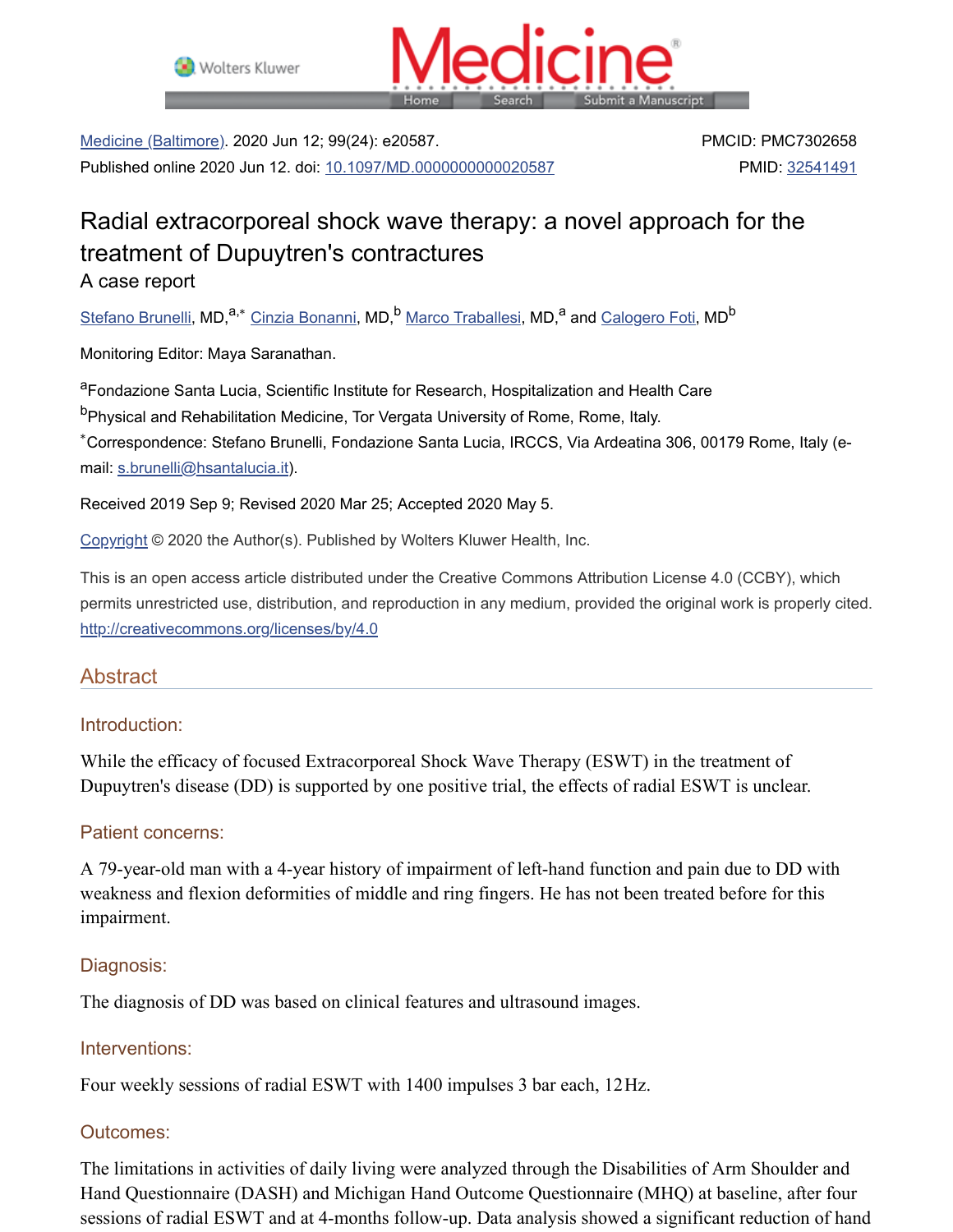deformities and an improvement of daily living performance. The effects continued at the 4-months follow-up.

# Conclusion:

This case report demonstrates the feasibility of radial ESWT. Radial ESWT sessions may be carried out by a physiotherapist in outpatient clinics with cost reduction compared with surgical treatment and focused ESWT. Radial ESWT is a non-invasive, well tolerated therapy, so it should be considered in the DD treatment.

**Keywords:** acquired hand deformities, patient relevant outcome, range of motion, rehabilitation

# 1. Introduction

Dupuytren's disease (DD) is a progressive disease due to thickening of palmar fascia that generates cords and nodules and it implies loss of range of motion of the affected fingers and pain with tenosynovitis.<sup>[[1\]](#page-7-0)</sup> DD commonly affects male individuals, over 50 years of age with various risk factors (alcoholism, smoking, thyroid problems, liver disease, diabetes, previous hand trauma, epilepsy, possibly due to anticonvulsive medication) and with certain genetic predisposing factors (autosomal dominant with variable penetrance). DD is characterized by fibrotic stage that ensues from fibrocellular proliferation. The ring finger followed by the little and middle fingers are most commonly affected.

Diagnosis is usually based on signs and symptoms. Patients, initially, might be symptomless and they might present retraction of palmar fascia associated with nodules, at a later stage their ability to hold objects and pain progressively decrease.

Surgery is often the main treatment in progressive DD with selective or total aponeurectomy.<sup>[[2\]](#page-7-1)</sup> Alternative non-surgical treatments are enzymatic fasciotomy  $[3]$  $[3]$  with collagenase injections  $[3]$  $[3]$  $[3]$  and percutaneous needle fasciotomy.  $^{[4]}$  $^{[4]}$  $^{[4]}$  Even radiotherapy was reported to successfully prevent disease's progression in early stage of Dupuytren's contracture.<sup>[[5\]](#page-7-4)</sup>

Extracorporeal shock wave therapy (ESWT) is an effective and safe non-invasive treatment option for many orthopedics diseases and its efficacy is clearly supported by positive outcome compared to placebo or alternative treatments as reported by Schmitz et al,  $\left[6\right]$  $\left[6\right]$  $\left[6\right]$  but this recent review does not mention the efficacy of ESWT on DD.

ESWT exerted a positive overall effect on pain and function for lower-limb tendinopathy  $[2]$  and given the progressive fibroproliferative nature of DD as calcific shoulder tendinopathy or Peyronie's disease, in which ESWT was successfully applicable, it was hypothesized similar effects on DD in reducing contracture and pain.  $[8]$  $[8]$  Shock wave is a mechanical vibration, an acoustic wave which promotes, through mechano-transduction, the tissues' regeneration.<sup>[\[9](#page-7-8)]</sup> Radial ESWT (rESWT), compared with conventional focused ESWT, is a low- to medium-energy shock wave generated when a projectile is accelerated by compressed air and hits an applicator. Radial shock wave devices develop their maximum energy at the probe tip and distribute it radially into the tissue, while focused shock waves converge deeply to a target area. Radial ESWT has broader and safer effect than focused shock wave therapy.  $\left[\frac{10}{10}\right]$  Considering that DD contractures are superficial, we hypothesized that a treatment with rESWT was effective to reduce them and improve hand function.

# 2. Case report

A 79-year-old man, retired concierge, affected by diabetes, hypertension and prostatic hypertrophy, presented with a 4-year history of impairment of left-hand function, pain and difficulty grasping and opening a jar due to hand weakness and flexion deformities of middle and ring fingers. He has not been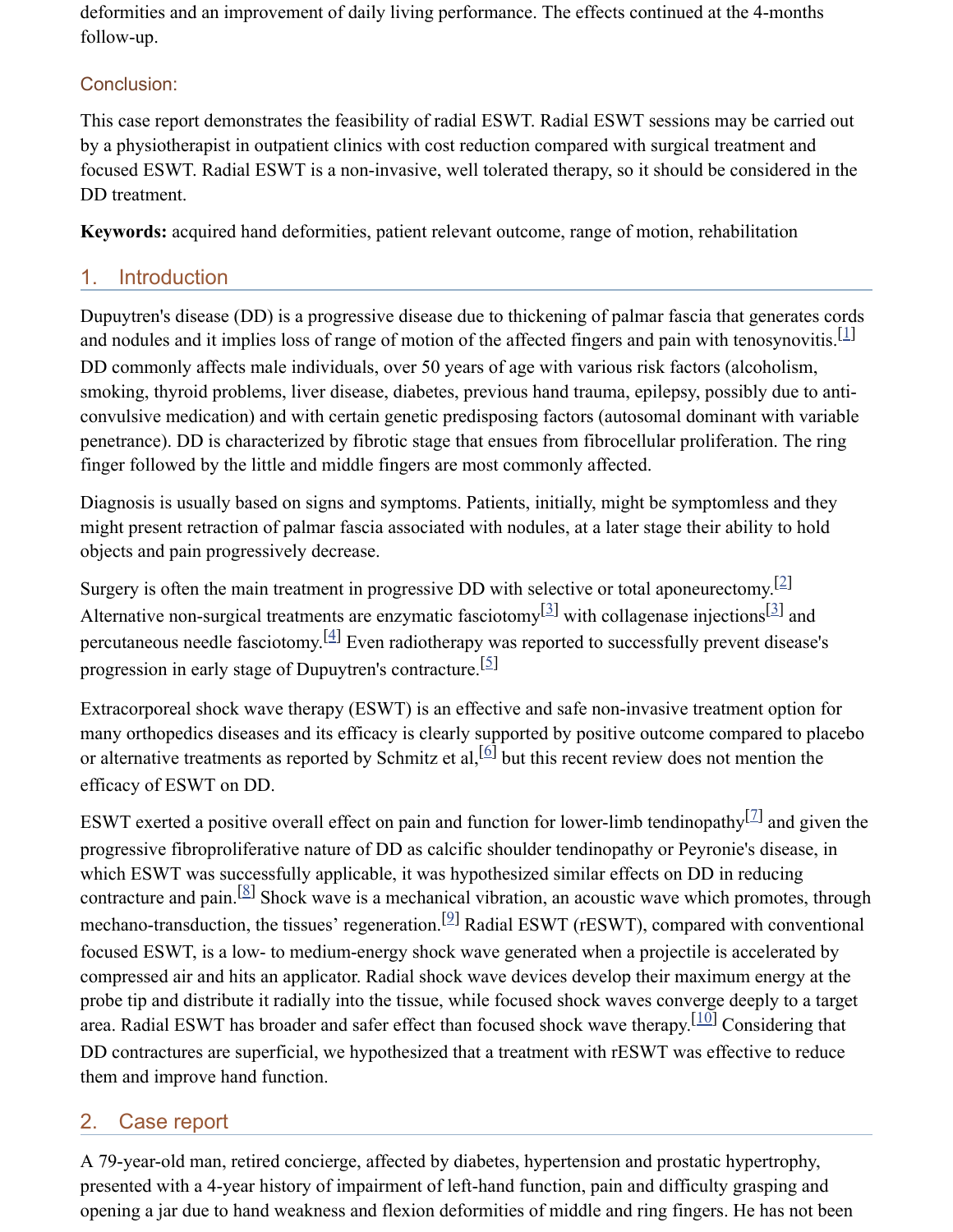evaluated neither treated before for this impairment. The pain started to get worse recently. On physical examination, on palpation, he presented thickening of the palmar skin, nodules and cords, and table top test positive. On the basis of clinical features and ultrasound images, we diagnosed DD (Fig.  $\underline{1}$ ).



#### [Figure](https://www.ncbi.nlm.nih.gov/pmc/articles/PMC7302658/figure/F1/) 1

Clinical evaluation before treatment: thickening of palmar fascia and flexion deformities of middle and ring fingers with a total flexion deformity of 30°.

We used a goniometer to measure the degree of finger's contraction and to determine the Tubiana grading system. Tubiana grading system assigns a score to the extension deficit of a digit by summing the total deficit angles of the metacarpophalangeal joint proximal interphalangeal and distal interphalangeal joints. The Tubiana stages are:  $N=$  palmar nodule without presence of contracture; 1 = total flexion deformity between 0° and 45°; 2=between 45° and 90°; 3=between 90° and 135°; 4=>135°. [\[11](#page-7-10)]

We analyzed the daily limitation of DD in activities of daily living through the Disabilities of Arm Shoulder and Hand Questionnaire (DASH) and Michigan Hand Outcome Questionnaire (MHQ). Nowadays there are no Dupuytren-specific outcome questionnaires validated in the literature. DASH has 30 questions. Its domains are specific daily functions, symptoms (pain, strength, and sensation), impact on life of the patient and general disability and handicap. There are no questions investigating satisfaction. The minimal score is 30, the maximum is 150. The responses are summed to form a raw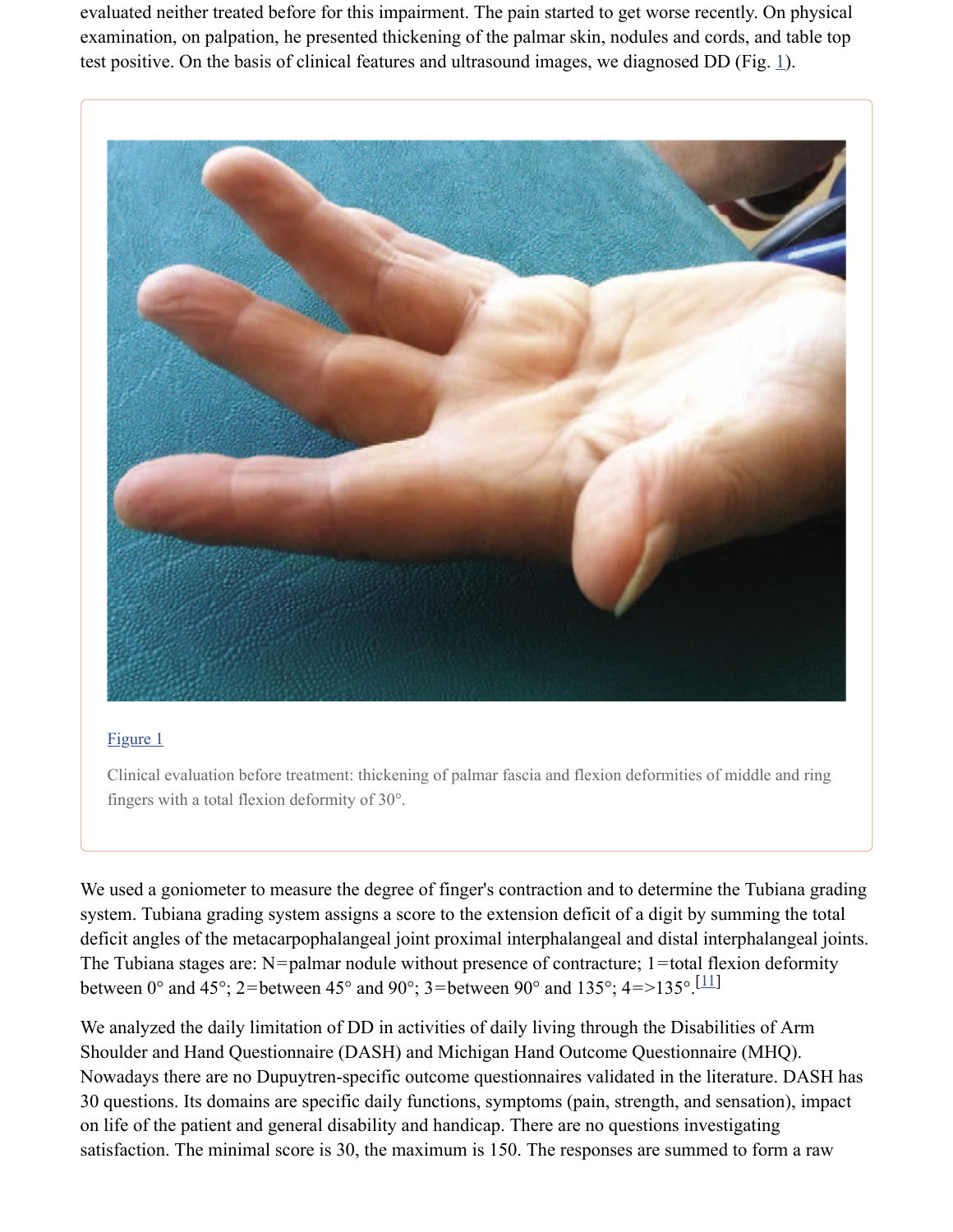score that is then converted to a 0-to-100 scale with a lower score indicating higher degree of autonomy.  $\left[ \frac{11}{11} \right]$  $\left[ \frac{11}{11} \right]$  $\left[ \frac{11}{11} \right]$  We have excluded two items from DASH score: writing (the patient was right-handed) and sexual activity (widower), but the overall score is not affected because up to 3 missing answers are allowed.  $[12]$  $[12]$  $[12]$ 

The MHQ was devised from the University of Michigan in 1998. It has 37 items and measures six domains: overall hand function, activities of daily living, work performance, pain, aesthetics, and patient satisfaction with hand function. Scores on MHQ range from 0 to 100, with a lower score indicating higher degree of disability.<sup>[[13\]](#page-7-12)</sup>

Even if the DASH and MHQ are both specific measures of upper extremity function, the DASH addresses global upper-extremity disability and symptoms, while MHQ includes aesthetic and satisfaction aspects differently than DASH, and for these reasons we administered both questionnaires.

The patient underwent 4 weekly sessions of rESWT (device: Shock Med SW1352, EME srl, Italy) with 1400 impulses 3 bar each, 12Hz. We used a concave head with 9mm diameter; each treatment lasted 2 min. We treated the area in which there was the palmar retraction interposing ultrasound gel and using a continuous movement along the tendons, associated with a 10seconds of single point application in correspondence of nodules and cords. No orthotic device was utilized throughout the study period. The participant provided written consent to participate voluntarily in this clinical case report. Personal information was made anonymous. Our patient presented a total flexion deformity between 0° and 45° (30°), stage 1 by Tubiana. The DASH and MHQ results at first evaluation were 32.1 and 54, respectively  $(Fig. 1)$  $(Fig. 1)$  $(Fig. 1)$ .

The worst limitations the patient reported were "Use a knife to cut food" and "Recreational activities" and even severe hand pain "in any specific activity." These difficulties limited social activity of the patient that used to visit friends for dinner and card-playing. The patient reported a temporary worsening of symptomatology for 24h after the first 2 single sessions, but the overall hand function was improved (DASH score: 22.3). No adverse effects were reported.

One week after the fourth session of rESWT, we observed a reduction of nodule and cord's dimension in the palmar fascia of left-hand. The total flexion deformity was reduced to 15° (stage 1 of Tubiana) (Fig. [2](https://www.ncbi.nlm.nih.gov/pmc/articles/PMC7302658/figure/F2/) ).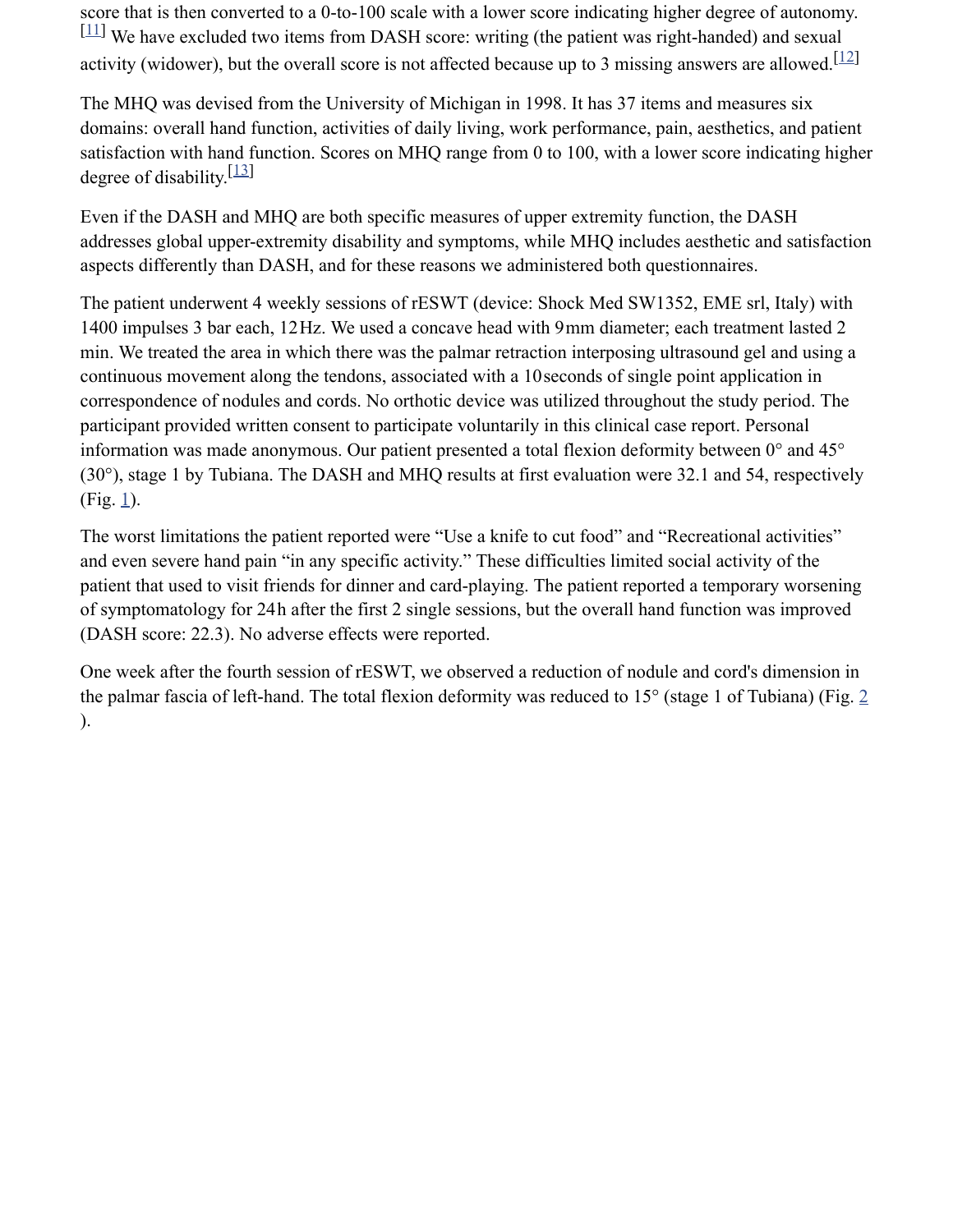

#### [Figure](https://www.ncbi.nlm.nih.gov/pmc/articles/PMC7302658/figure/F2/) 2

One week after the fourth session of radial ESWT. Reduction of nodules and cord dimensions in the palmar fascia with a total flexion deformity of 15°.

He described no difficulty in grasping and using small objects. He was very happy because he went back to getting out of the house and to see his friends (he reported "mild difficulty" and "mild pain" in the above-mentioned questions). He presented an improvement in both scales (score 8.9 in DASH and 76 in MHQ).

At the 4-month follow-up, the patient had maintained a similar hand function (score 10.7 in DASH and 75 in MHQ). Finally, we observed a reduction of flexion deformity of the affected fingers.

Tubiana's grading does not improve because this classification presents an ample range for each stage, anyways the patient showed a reduction of 15° total flexion deformity, with functional gain and increase of self-confidence. Table  $1$  summarizes all the assessments made throughout the study.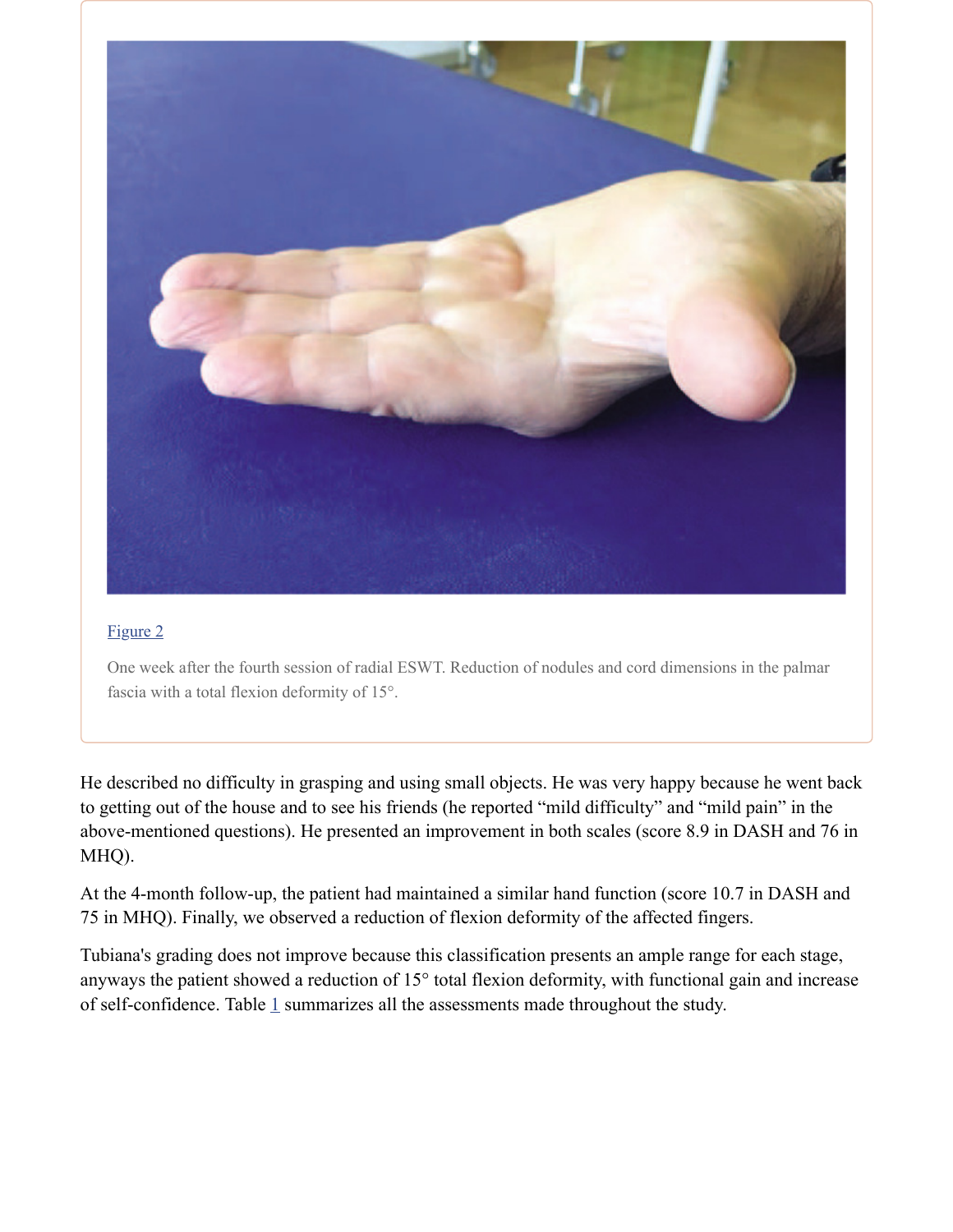# Table 1

Scores and degrees assessments throughout the study.

| Evaluation                                                         | TO   |     | T2   |
|--------------------------------------------------------------------|------|-----|------|
| Flexion deformity (degrees)                                        | 30   | 15  | 15   |
| Disabilities of Arm Shoulder and Hand (DASH) Questionnaire (score) | 32.1 | 8.9 | 10.7 |
| Michigan Hand Outcome Questionnaire (MHQ) (score)                  | 54   | 76  | 75   |

As showed by Franchignoni's research report, the smallest improvement in DASH score to reflect a change that is clinically meaningful for the patient is 10.81 points.  $\left[\frac{14}{1}\right]$  $\left[\frac{14}{1}\right]$  $\left[\frac{14}{1}\right]$  With this premise, we observe an important patient's response to rESWT, with an improvement of 23.2 points at the end of treatment. These beneficial effects continue also at the 4-month follow-up, with DASH improvement of 21.4 points and score 75 in MHQ.

# 3. Discussion

Extracorporeal shock wave therapy is a safe non-invasive treatment option and it might be a tool for prevention of the progression and for treatment of DD. Surgery treatment is not free from complications and these operations undertaken in early stages of DD is considered to be associated with a higher rate of recurrence. [[2](#page-7-1)]

Enzymatic fasciotomy with collagenase injections seems to be effective for reducing the contractures, but it requires an expert surgeon and it is not free from complications (skin rupture, tendon rupture, hematoma, pain, lymphangitis, and also severe allergic reactions or anaphylactic shock).<sup>[[3](#page-7-2)]</sup> Collagenase injection and needle fasciotomy have 3-year recurrence rates of about 45% each.<sup>[[4\]](#page-7-3)</sup>

Radiotherapy is based on X-ray, so this would be a possible risk about development of complications in the radiated region. One of the biological effects of ESWT is the removal of damaged matrix constituents.  $\left[15\right]$  $\left[15\right]$  $\left[15\right]$  Moreover, in an MRI study after ESWT treatment, the authors have found that the improvement in clinical symptoms of fasciitis plantaris is due to the action of stimulation of soft tissue healing by removal of inflammatory debris, as we have speculated in  $DD$ .<sup>[2]</sup> The treatment with rESWT is well tolerated and anesthesia is not necessary.

The efficacy of ESWT in the treatment of DD is supported by positive outcome reported by Notarnicola et al.<sup>[\[16](#page-8-0)]</sup> However, in this trial they used focused shock waves with in-line ultrasound guidance (Minilith SL1, Storz, Switzerland) in 3 sessions at 5 days intervals and each treatment consisted in less impulses than our case report (1000) with less frequency (4Hz) and intensity (0.03 mJ/mm<sup>2</sup>): these differences are presumably due to the different device feature. In the study of Notarnicola et al, the average DASH score of all patients at first evaluation was similar (mean score 37.0) to our patient. In our case report, the improvement of 23.2 in DASH score is a minimal clinically important difference (10.8) for the patient,  $[3]$ while in the cited study the mean improvement seems not to reach the minimal clinically important difference.<sup>[\[16](#page-8-0)]</sup>

The Professional Practice Committee of the Physical and Rehabilitation Medicine Section of the Union of European Medical Specialists suggests the use of ESWT in DD as it may decrease the need for surgery. [[17](#page-8-1)]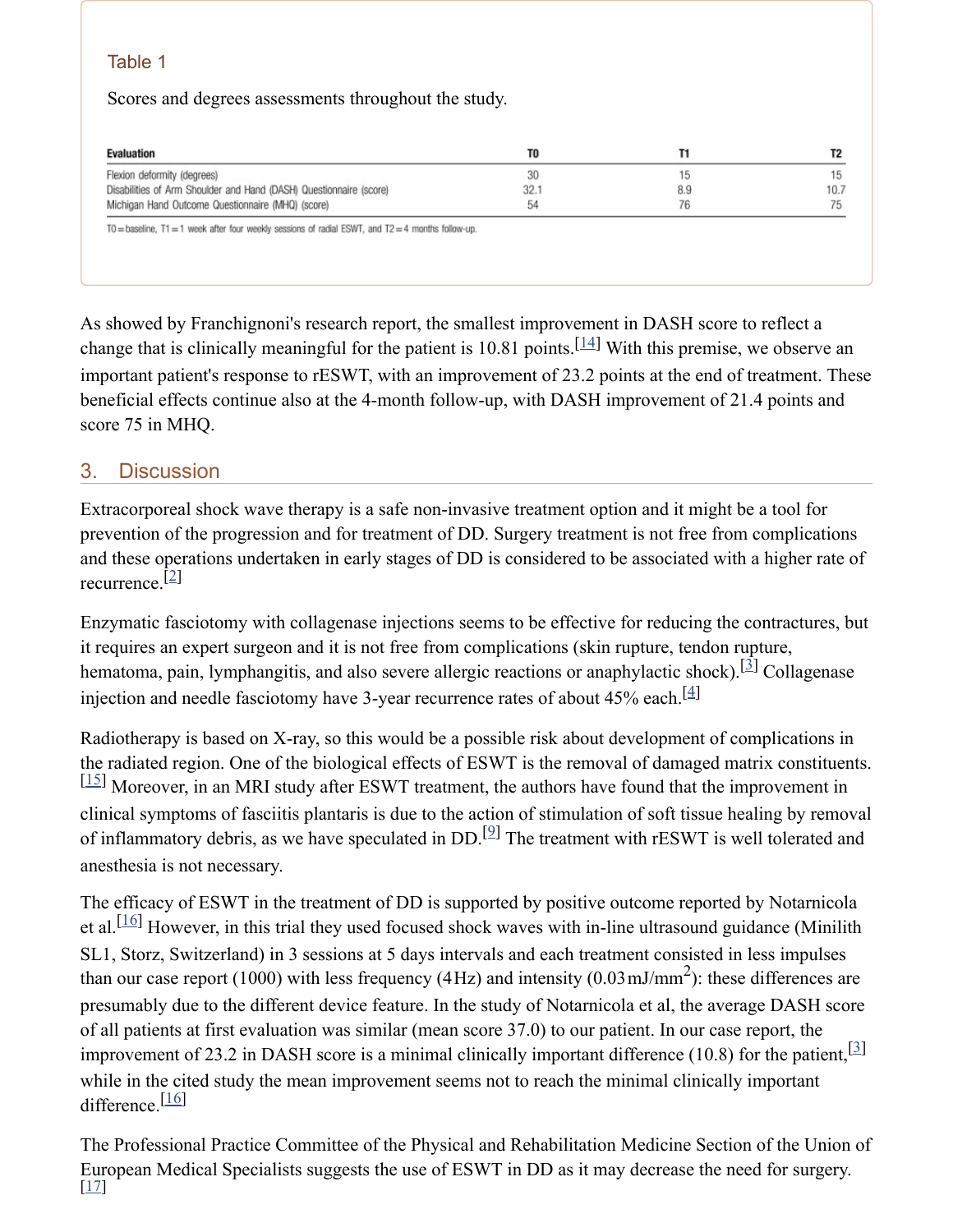We want to emphasize that a low intensity rESWT session may be carried out by physiotherapists in outpatient clinics with cost reduction compared with surgical treatment and focused ESWT. Highintensity focused ESWT needs ultrasound or radiographic guide and the equipment is much more expensive.

# 4. Conclusion

Radial ESWT is a non-invasive, cheap and well-tolerated therapy. It seems to be effective in the DD treatment. Further studies, including randomized controlled trials, are needed to evaluate the efficacy of radial ESWT in DD and its comparable effects to focused ESWT.

# Acknowledgments

Thanks to Livia Brunelli, Durham University, UK, for the English language editing.

# Author contributions

**Conceptualization:** Stefano Brunelli.

**Data curation:** Cinzia Bonanni, Stefano Brunelli.

**Investigation:** Cinzia Bonanni, Stefano Brunelli.

**Supervision:** Calogero Foti, Marco Traballesi.

**Visualization:** Stefano Brunelli.

**Writing – original draft:** Cinzia Bonanni.

**Writing – review & editing:** Stefano Brunelli, Calogero Foti, Marco Traballesi.

# **Footnotes**

Abbreviations: DASH = Disabilities of Arm Shoulder and Hand Questionnaire, DD = Dupuytren's disease, ESWT = Extracorporeal Shock Wave Therapy, MHQ = Michigan Hand Outcome Questionnaire, rESWT = radial Extracorporeal Shock Wave Therapy.

How to cite this article: Brunelli S, Bonanni C, Traballesi M, Foti C. Radial extracorporeal shock wave therapy: a novel approach for the treatment of Dupuytren's contractures: A case report. *Medicine*. 2020;99:24(e20587).

This work has not been presented elsewhere in any form.

No commercial entity with a direct financial interest in the results of the research supporting this article or has or will confer a benefit upon the authors or upon any organization with which the authors are associated.

The authors have no funding information to disclose.

The typescript has been read and agreed by all authors.

All the investigations were in accordance to the protocol and followed the ethical and human principles of research.

Written informed consent for participation in the research has been obtained by the participant.

The authors have no conflicts of interest to disclose.

All data generated or analyzed during this study are included in this published article [and its supplementary information files].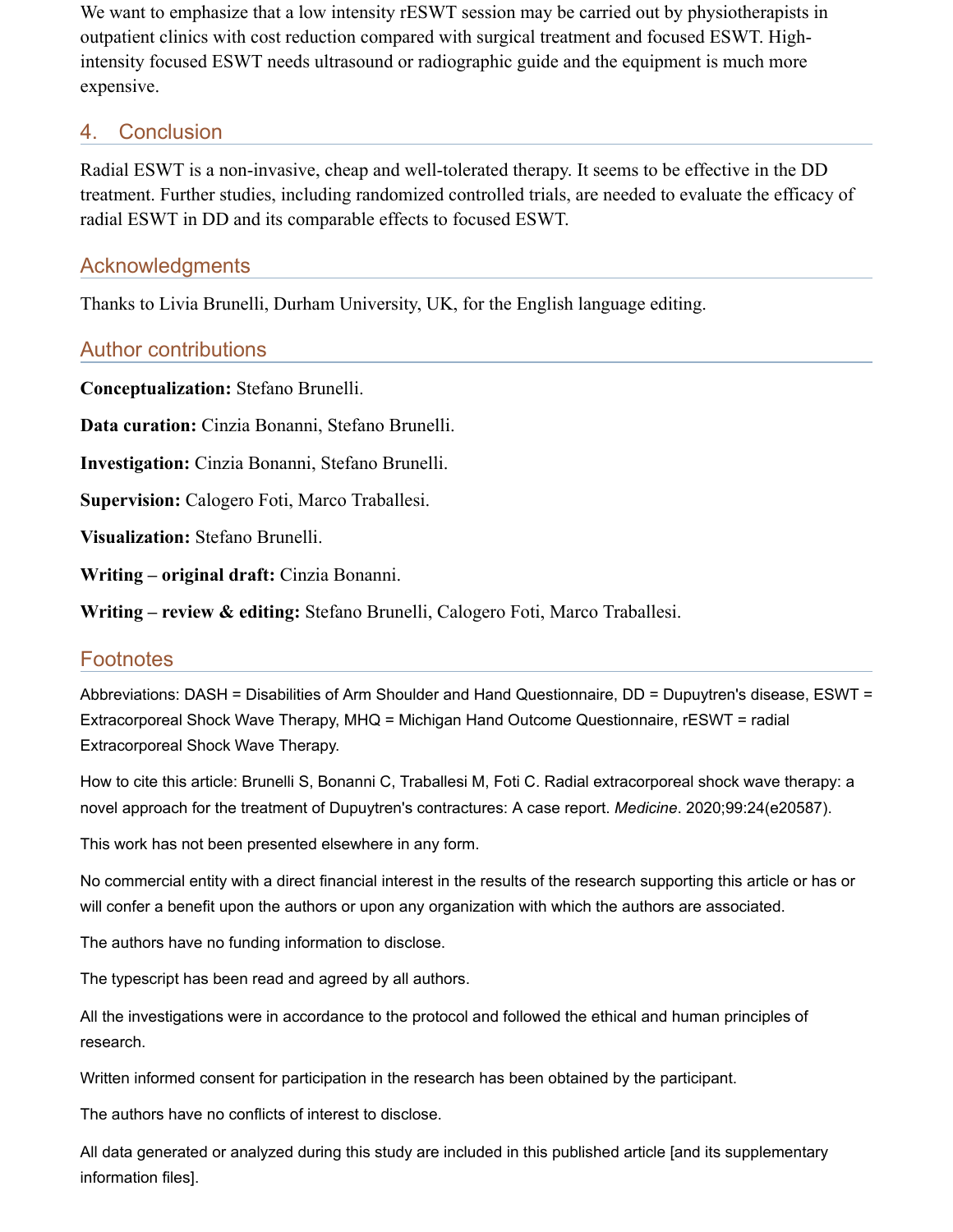#### **References**

<span id="page-7-0"></span>[1] Henry M. Dupuytren's disease: current state of the art. Hand (NY) 2014;9:1–8. [Google [Scholar](https://scholar.google.com/scholar_lookup?journal=Hand+(NY)&title=Dupuytren%27s+disease:+current+state+of+the+art&author=M+Henry&volume=9&publication_year=2014&pages=1-8&)]

<span id="page-7-1"></span>[2] Balaguer T, David S, Ihrai T, et al. Histological staging and Dupuytren's disease recurrence or extension after surgical treatment: a retrospective study of 124 patients. J Hand Surg Eur 2009;34:493–6. [[PubMed](https://www.ncbi.nlm.nih.gov/pubmed/19675030)] [Google [Scholar](https://scholar.google.com/scholar_lookup?journal=J+Hand+Surg+Eur&title=Histological+staging+and+Dupuytren%27s+disease+recurrence+or+extension+after+surgical+treatment:+a+retrospective+study+of+124+patients&author=T+Balaguer&author=S+David&author=T+Ihrai&volume=34&publication_year=2009&pages=493-6&)]

<span id="page-7-2"></span>[3] Peimer CA, Wilbrand S, Gerber RA, et al. Safety and tolerability of collagenase Clostridium histolyticum and fasciectomy for Dupuytren's contracture. J Hand Surg Eur 2015;40:141-9. [PMC free [article\]](https://www.ncbi.nlm.nih.gov/pmc/articles/PMC4361465/) [\[PubMed](https://www.ncbi.nlm.nih.gov/pubmed/24698851)] [Google [Scholar\]](https://scholar.google.com/scholar_lookup?journal=J+Hand+Surg+Eur&title=Safety+and+tolerability+of+collagenase+Clostridium+histolyticum+and+fasciectomy+for+Dupuytren%27s+contracture&author=CA+Peimer&author=S+Wilbrand&author=RA+Gerber&volume=40&publication_year=2015&pages=141-9&)

<span id="page-7-3"></span>[4] Scherman P, Jenmalm P, Dahlin LB. Three-year recurrence of Dupuytren's contracture after needle fasciotomy and collagenase injection: a two-centre randomized controlled trial. J Hand Surg Eur Vol 2018;43:836–40. [\[PubMed\]](https://www.ncbi.nlm.nih.gov/pubmed/30012049) [Google [Scholar\]](https://scholar.google.com/scholar_lookup?journal=J+Hand+Surg+Eur+Vol&title=Three-year+recurrence+of+Dupuytren%27s+contracture+after+needle+fasciotomy+and+collagenase+injection:+a+two-centre+randomized+controlled+trial&author=P+Scherman&author=P+Jenmalm&author=LB+Dahlin&volume=43&publication_year=2018&pages=836-40&pmid=30012049&)

<span id="page-7-4"></span>[5] Keilholz L, Seegenschmiedt MH, Sauer R. Radiotherapy for prevention of disease progression in early-stage Dupuytren's contracture: initial and long-term results. lnt J Radiat Oncol Biol Phys 1996;36:891–7. [\[PubMed\]](https://www.ncbi.nlm.nih.gov/pubmed/8960518) [Google [Scholar\]](https://scholar.google.com/scholar_lookup?journal=lnt+J+Radiat+Oncol+Biol+Phys&title=Radiotherapy+for+prevention+of+disease+progression+in+early-stage+Dupuytren%27s+contracture:+initial+and+long-term+results&author=L+Keilholz&author=MH+Seegenschmiedt&author=R+Sauer&volume=36&publication_year=1996&pages=891-7&)

<span id="page-7-5"></span>[6] Schmitz C, Császár NBM, Milz S, et al. Efficacy and safety of extracorporeal shock wave therapy for orthopedic conditions: a systematic review on studies listed in the PEDro database. Br Med Bull 2015;116:115–38. [PMC free [article](https://www.ncbi.nlm.nih.gov/pmc/articles/PMC4674007/)] [\[PubMed\]](https://www.ncbi.nlm.nih.gov/pubmed/26585999) [Google [Scholar\]](https://scholar.google.com/scholar_lookup?journal=Br+Med+Bull&title=Efficacy+and+safety+of+extracorporeal+shock+wave+therapy+for+orthopedic+conditions:+a+systematic+review+on+studies+listed+in+the+PEDro+database&author=C+Schmitz&author=NBM+Cs%C3%A1sz%C3%A1r&author=S+Milz&volume=116&publication_year=2015&pages=115-38&pmid=26585999&)

<span id="page-7-6"></span>[7] Liao CD, Tsauo JY, Chen HC, et al. Efficacy of extracorporeal shock wave therapy for lower extremity tendinopathy: a meta-analysis of randomised controlled trials. Am J Phys Med Rehabil 2018;97:605–19. [\[PubMed\]](https://www.ncbi.nlm.nih.gov/pubmed/29557811) [Google [Scholar\]](https://scholar.google.com/scholar_lookup?journal=Am+J+Phys+Med+Rehabil&title=Efficacy+of+extracorporeal+shock+wave+therapy+for+lower+extremity+tendinopathy:+a+meta-analysis+of+randomised+controlled+trials&author=CD+Liao&author=JY+Tsauo&author=HC+Chen&volume=97&publication_year=2018&pages=605-19&pmid=29557811&)

<span id="page-7-7"></span>[8] Knobloch K, Kuehn M, Vogt PM. Focused extracorporeal shockwave therapy in Dupuytren's diseasea hypothesis. Med Hypotheses 2011;76:635–7. [[PubMed\]](https://www.ncbi.nlm.nih.gov/pubmed/21277691) [Google [Scholar\]](https://scholar.google.com/scholar_lookup?journal=Med+Hypotheses&title=Focused+extracorporeal+shockwave+therapy+in+Dupuytren%27s+disease-a+hypothesis&author=K+Knobloch&author=M+Kuehn&author=PM+Vogt&volume=76&publication_year=2011&pages=635-7&pmid=21277691&)

<span id="page-7-8"></span>[9] Maki M, Ikoma K, Kido M, et al. Magnetic resonance imaging findings of chronic plantar fasciitis before and after extracorporeal shock wave therapy. Foot (Edinb) 2017;33:25–8. [[PubMed\]](https://www.ncbi.nlm.nih.gov/pubmed/29126038) [Google [Scholar](https://scholar.google.com/scholar_lookup?journal=Foot+(Edinb)&title=Magnetic+resonance+imaging+findings+of+chronic+plantar+fasciitis+before+and+after+extracorporeal+shock+wave+therapy&author=M+Maki&author=K+Ikoma&author=M+Kido&volume=33&publication_year=2017&pages=25-8&pmid=29126038&)]

<span id="page-7-9"></span>[10] Ramon S, Gleitz M, Hernandez L, et al. Update on the efficacy of extracorporeal shockwave treatment for myofascial pain syndrome and fibromyalgia. Int J Surg 2015;24:201–6. [\[PubMed](https://www.ncbi.nlm.nih.gov/pubmed/26363497)] [Google [Scholar](https://scholar.google.com/scholar_lookup?journal=Int+J+Surg&title=Update+on+the+efficacy+of+extracorporeal+shockwave+treatment+for+myofascial+pain+syndrome+and+fibromyalgia&author=S+Ramon&author=M+Gleitz&author=L+Hernandez&volume=24&publication_year=2015&pages=201-6&pmid=26363497&)]

<span id="page-7-10"></span>[11] Tubiana R, Michon J, Thomine JM. Scheme for the assessment of deformities in Dupuytren's disease. Surg Clin North Am 1968;48:979-84. [[PubMed](https://www.ncbi.nlm.nih.gov/pubmed/5683795)] [Google [Scholar\]](https://scholar.google.com/scholar_lookup?journal=Surg+Clin+North+Am&title=Scheme+for+the+assessment+of+deformities+in+Dupuytren%27s+disease&author=R+Tubiana&author=J+Michon&author=JM+Thomine&volume=48&publication_year=1968&pages=979-84&pmid=5683795&)

<span id="page-7-11"></span>[12] Hudak PL, Amadio PC, Bombardier C. Development of an upper extremity outcome measure: the DASH (disabilities of the arm, shoulder and hand) The Upper Extremity Collaborative Group (UECG). Am J Ind Med 1996;29:602–8. [[PubMed\]](https://www.ncbi.nlm.nih.gov/pubmed/8773720) [Google [Scholar](https://scholar.google.com/scholar_lookup?journal=Am+J+Ind+Med&title=Development+of+an+upper+extremity+outcome+measure:+the+DASH+(disabilities+of+the+arm,+shoulder+and+hand)+The+Upper+Extremity+Collaborative+Group+(UECG)&author=PL+Hudak&author=PC+Amadio&author=C+Bombardier&volume=29&publication_year=1996&pages=602-8&pmid=8773720&)]

<span id="page-7-12"></span>[13] Chung KC, Pillsbury MS, Walters MR, et al. Reliability and validity testing of the Michigan Hand Outcomes Questionnaire. J Hand Surg Am 1998;23:575–87. [\[PubMed](https://www.ncbi.nlm.nih.gov/pubmed/9708370)] [Google [Scholar\]](https://scholar.google.com/scholar_lookup?journal=J+Hand+Surg+Am&title=Reliability+and+validity+testing+of+the+Michigan+Hand+Outcomes+Questionnaire&author=KC+Chung&author=MS+Pillsbury&author=MR+Walters&volume=23&publication_year=1998&pages=575-87&pmid=9708370&)

<span id="page-7-13"></span>[14] Franchignoni F, Vercelli S, Giordano A, et al. Minimal clinically important difference of the Disabilities of the Arm, Shoulder and Hand outcome measure (DASH) and its shortened version (QuickDASH). J Orthop Sports Phys Ther 2014;44:30–9. [\[PubMed](https://www.ncbi.nlm.nih.gov/pubmed/24175606)] [Google [Scholar\]](https://scholar.google.com/scholar_lookup?journal=J+Orthop+Sports+Phys+Ther&title=Minimal+clinically+important+difference+of+the+Disabilities+of+the+Arm,+Shoulder+and+Hand+outcome+measure+(DASH)+and+its+shortened+version+(QuickDASH)&author=F+Franchignoni&author=S+Vercelli&author=A+Giordano&volume=44&publication_year=2014&pages=30-9&pmid=24175606&)

<span id="page-7-14"></span>[15] Waugh CM, Morrissey D, Jones E, et al. In vivo biological response to extracorporeal shockwave therapy in human tendinopathy. Eur Cell Mater 2015;29:268-80. [\[PubMed](https://www.ncbi.nlm.nih.gov/pubmed/25978115)] [Google [Scholar](https://scholar.google.com/scholar_lookup?journal=Eur+Cell+Mater&title=In+vivo+biological+response+to+extracorporeal+shockwave+therapy+in+human+tendinopathy&author=CM+Waugh&author=D+Morrissey&author=E+Jones&volume=29&publication_year=2015&pages=268-80&pmid=25978115&)]